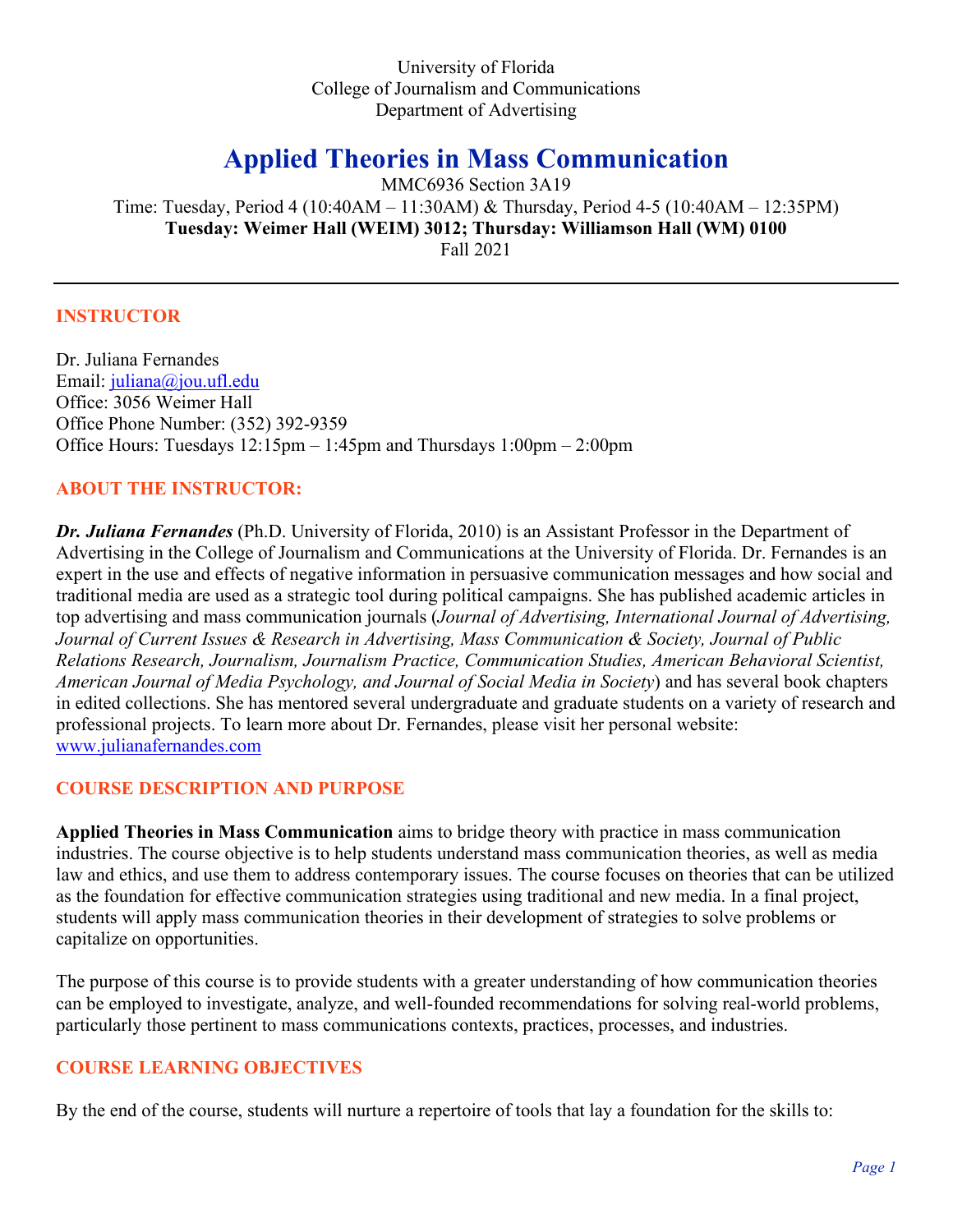- $\checkmark$  Identify, explain, and critique major paradigms, theories, and conceptual frameworks for that have shaped the field of mass communications
- $\checkmark$  Demonstrate an appreciation for the ethical and social responsibility considerations for those engaged in the mass communications professions
- $\checkmark$  Interpret, critique, and evaluate the published research of others as a step to develop one's research hypotheses.
- $\checkmark$  Articulate in-depth understanding of conceptual foundations presented in scholarly writing and oral communication
- $\checkmark$  Design and facilitate applied communication activities (i.e., presentations, groups discussions, interpersonal exchange) in professional contexts utilizing the conceptual foundations relevant to mass communications research.

# **REQUIRED TEXTBOOK**

Dainton, M., & Zelley, E. D. (2019), *Applying communication theory for professional life: A practical introduction*  $(4<sup>th</sup>$  ed.), Sage.

Supplemental required readings and presentation materials will be made available through the Canvas course site and/or via UF ARes course reserves throughout the semester.

| Week           | Day         | <b>Date</b> | <b>Topic</b>                               | <b>Readings</b>         | <b>Activities/Assignments</b> |
|----------------|-------------|-------------|--------------------------------------------|-------------------------|-------------------------------|
|                |             |             |                                            |                         | Due                           |
| $\mathbf{1}$   | T           | Aug 24      | Introduction to course and syllabus        |                         |                               |
|                | Th          | Aug 26      | Introduction to communication theory       | 1. Dainton & Zelley,    |                               |
|                |             |             |                                            | Chapter 1 (including    |                               |
|                |             |             |                                            | Case Study on pp. 12-   |                               |
|                |             |             |                                            | 14);                    |                               |
|                |             |             |                                            | 2. Bryant & Miron, 2004 |                               |
| $\overline{2}$ | T           | Aug 31      | Theory development, part 1                 | 1. Dainton & Zelley,    |                               |
|                |             |             |                                            | Chapter 2               |                               |
|                |             |             |                                            | 2. Trumbo, 2004         |                               |
|                |             |             |                                            | 3. Potter, 2018         |                               |
|                | Th          | Sept 2      | Theory development, part 2                 |                         |                               |
|                |             |             |                                            |                         |                               |
| $\overline{3}$ | $\mathbf T$ | Sept 7      | Cognition and intrapersonal communication, | 1. Dainton & Zelley,    |                               |
|                |             |             | part 1                                     | Chapter 3               |                               |
|                |             |             |                                            | 2. Jeong et al., 2019   |                               |
|                | Th          | Sept 9      | Cognition and intrapersonal communication, |                         | Case Study #1                 |
|                |             |             | part 2                                     |                         | (from Chapter 3)              |
| 4              | T           | Sept 14     | Culture, part 1                            | 1. Dainton & Zelley,    |                               |
|                |             |             |                                            | Chapter 6               |                               |

# **COURSE SCHEDULE (SUBJECT TO CHANGE)**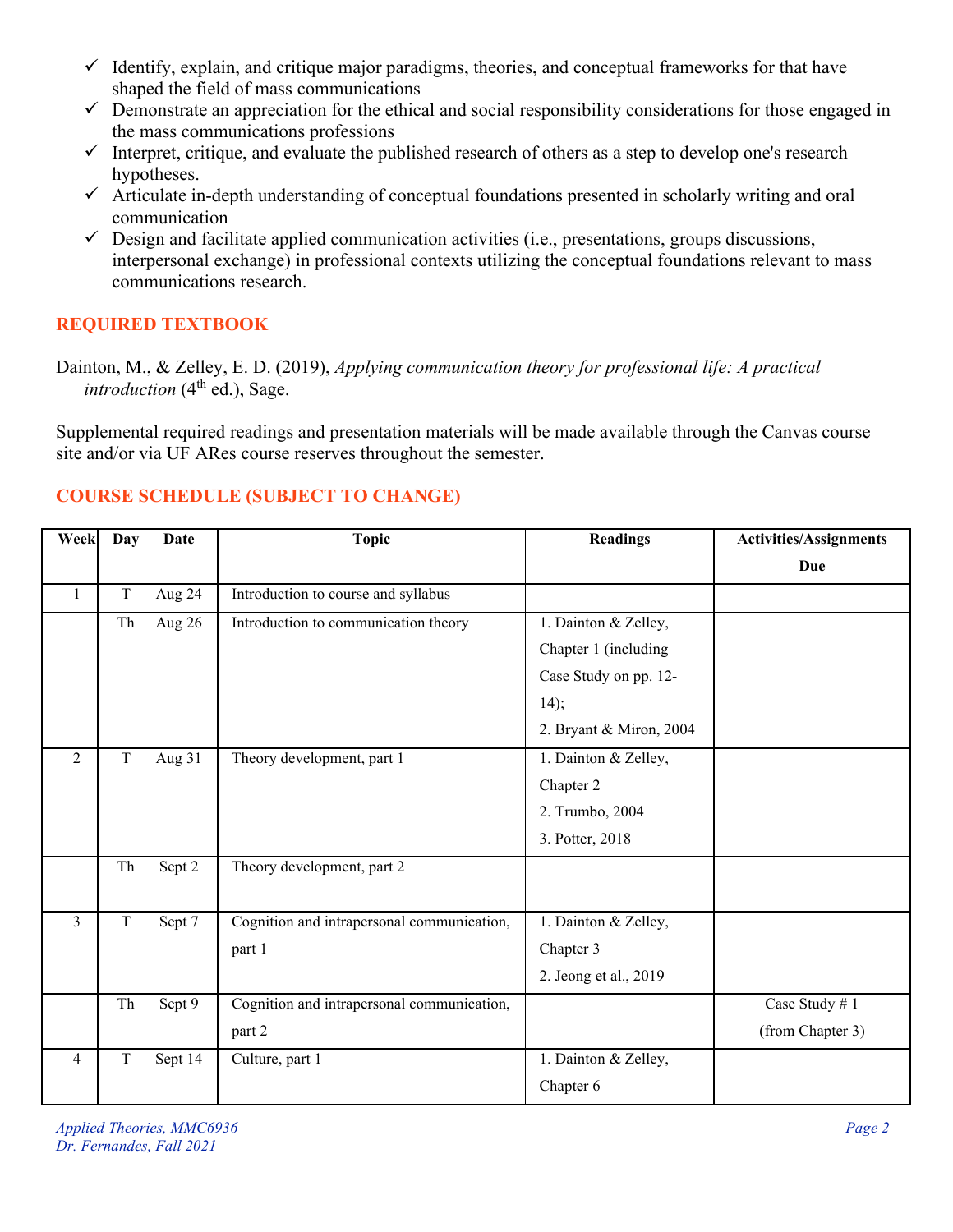|                | Th          | Sept 16              | Culture, part 2                         |                            | <b>Discussion Facilitator</b>  |
|----------------|-------------|----------------------|-----------------------------------------|----------------------------|--------------------------------|
| 5              | $\mathbf T$ | Sept $2\overline{1}$ | The individual perspective on mass      | 1.Davison, 1983            | Proposal Topic Due             |
|                |             |                      | communication theory, part 1            | 2.Krcmar, 2020             |                                |
|                |             |                      |                                         | 3.Lee, 2011                |                                |
|                | Th          | Sept $23$            | The individual perspective on mass      |                            | <b>Discussion Facilitators</b> |
|                |             |                      | communication theory, part 2            |                            |                                |
| 6              | $\rm T$     | Sept 28              | Study Day                               |                            |                                |
|                | Th          | Sept 30              | Midterm exam                            |                            |                                |
| $\overline{7}$ | T           | Oct 5                | Persuasion, part 1                      | 1. Dainton & Zelley,       |                                |
|                |             |                      |                                         | Chapter 7                  |                                |
|                |             |                      |                                         | 2. Petty & Cacioppo,       |                                |
|                |             |                      |                                         | 1986                       |                                |
|                | Th          | Oct 7                | Persuasion, part 2                      | 1.Ajzen, 1991              |                                |
|                |             |                      |                                         | 2. Compton, 2013           |                                |
|                |             |                      |                                         | 3. Fisher, 1984            |                                |
| 8              | $\rm T$     | Oct 12               | Persuasion, part 3                      |                            | <b>Discussion Facilitator</b>  |
|                | Th          | Oct 14               | Persuasion, part 4                      |                            | Case Study #2                  |
|                |             |                      |                                         |                            | (from Chapter 7)               |
| 9              | $\rm T$     | Oct 19               | Mediated communication, part 1          | 1. Dainton & Zelley,       |                                |
|                |             |                      |                                         | Chapter 10                 |                                |
|                |             |                      |                                         | 2. Rubin, 1994             |                                |
|                | Th          | Oct 21               | Mediated communication, part 2          |                            | <b>Discussion Facilitator</b>  |
| 10             | $\mathbf T$ | Oct 26               | Mass Communication, part 1              | 1. Dainton & Zelley,       |                                |
|                |             |                      |                                         | Chapter 11                 |                                |
|                |             |                      |                                         | 2. Busselle & Bulck,       |                                |
|                |             |                      |                                         | 2020                       |                                |
|                |             |                      |                                         | 3. McCombs &               |                                |
|                |             |                      |                                         | Reynolds, 2008             |                                |
|                |             |                      |                                         | 4. Tewsbury &              |                                |
|                |             |                      |                                         | Scheufele, 2020            |                                |
|                | Th          | Oct 28               | Mass Communication, part 2              |                            | <b>Discussion Facilitator</b>  |
| 11             | $\mathbf T$ | Nov $2$              | Writing a theory research paper, part 1 | 1.USC Research Guide       | Annotated Bibliography         |
|                |             |                      |                                         | (https://libguides.usc.edu | Due                            |
|                |             |                      |                                         | /writingguide/theoreticalf |                                |
|                |             |                      |                                         | ramework)                  |                                |
|                |             |                      |                                         | 2. Jaakkola 2020           |                                |
|                |             |                      |                                         | 3. Jeffreys, 2018          |                                |
|                | Th          | Nov 4                | Writing a theory research paper, part 2 |                            |                                |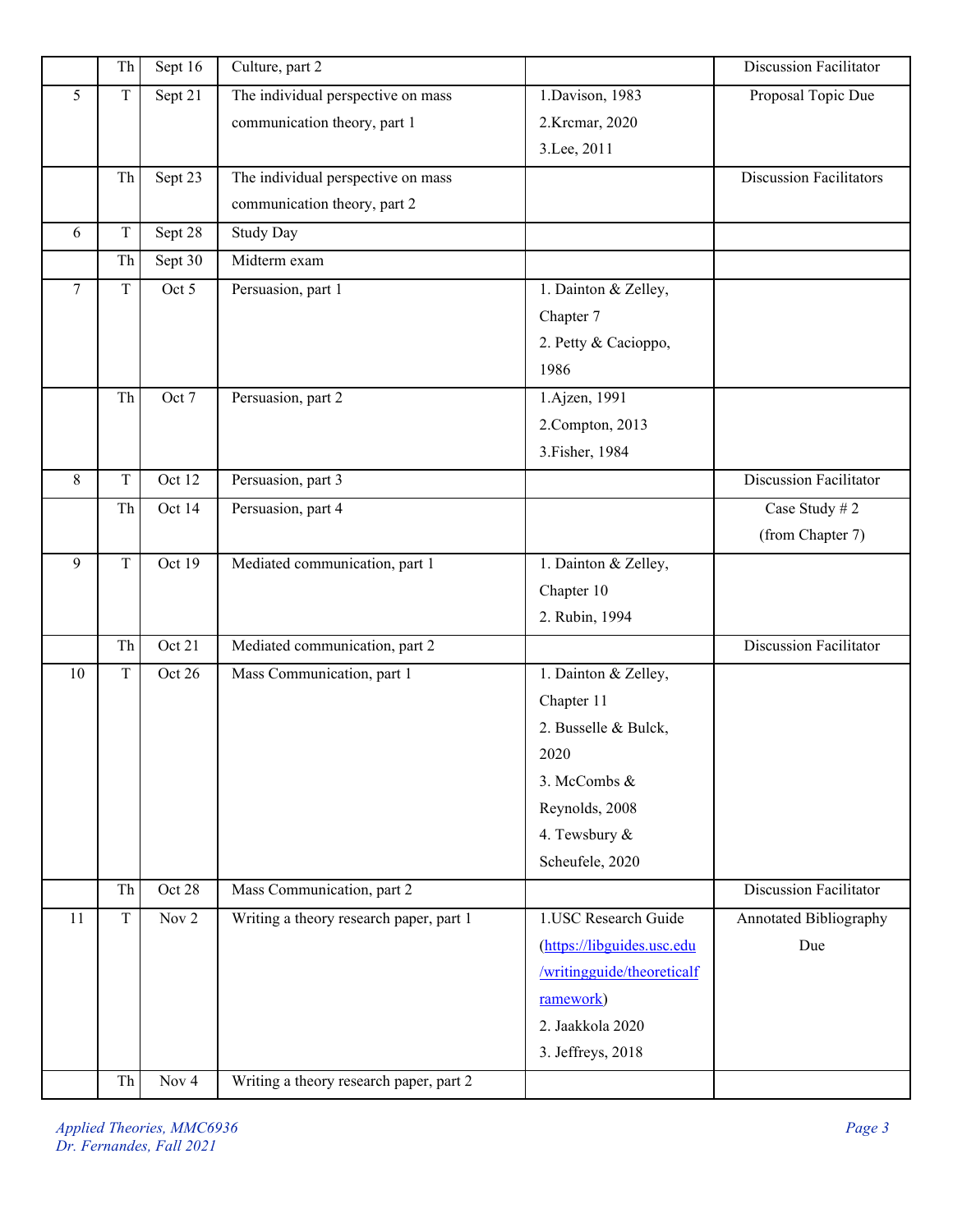| 12 | T  | Nov $9$       | Individual meetings         |                 |                  |  |
|----|----|---------------|-----------------------------|-----------------|------------------|--|
|    | Th | <b>Nov 11</b> | Veteran's Day Holiday       | <b>NO CLASS</b> |                  |  |
| 13 | T  | Nov $16$      | Individual meetings         |                 |                  |  |
|    | Th | Nov 18        | Study/work day              |                 |                  |  |
| 14 | T  | Nov 23        | Study/work day              |                 |                  |  |
|    | Th | <b>Nov 25</b> | <b>Thanksgiving holiday</b> | <b>NO CLASS</b> |                  |  |
| 15 | T  | Nov 30        | Presentation day 1          |                 | Theory Paper Due |  |
|    | Th | Dec 2         | Presentation day 2          |                 |                  |  |
| 16 | T  | Dec 7         | Final exam                  |                 |                  |  |

## **ATTENDANCE AND MAKE-UP POLICY**

*Attendance Policy:* Attendance will be taken each class. If you miss a class, you are responsible for getting class materials and finding out about in-class announcements. It is your responsibility to contact the instructor about what was discussed in class when you were absent. Absences will be considered unexcused unless (a) you speak with the instructor BEFORE the absence and provide justification and/or documentation, or (b) you provide written (e.g. medical, legal, or academic) documentation AFTER the absence (you will have one week to provide the instructor with pertinent documentation).

*Make-up Policy:* If you miss an exam or activity without a written excuse provided in advance or documentation after an illness or other emergency, you will receive no credit (zero) for that exam/activity. Make-up exams/activities are subject to be in a different format from regular exams/activities and might be worth a different number of points. Acceptable reasons for absence from or failure to participate in class include illness, serious family emergencies, special curricular requirements (e.g., judging trips, field trips, professional conferences), military obligation, severe weather conditions, religious holidays, and participation in official university activities such as music performances, athletic competition, or debate. Absences from class for courtimposed legal obligations (e.g., jury duty or subpoena) must be excused. Other reasons also may be approved at the instructor's discretion.

### **CLASS DEMEANOR**

*Electronic Communication:* This class relies on electronic communication. All course materials will be posted on Canvas. Students are required to check for emails and announcements at least twice weekly prior to class sessions. It is the student's responsibility to check for messages and postings on Canvas.

*Late work policy:* You need to turn in your assignments and projects on time. Each additional day late will result in 5% off your grade for that assignment.

*Lateness:* Please arrive on time for classes as lateness is disruptive to your classmates and the professor.

*Discussing ideas:* Part of the learning process is sharing different points of view and discussing interesting topics. Therefore, you are encouraged and expected to participate on a regular basis. This means regular attendance is important. In this class, you always have the right to disagree with the instructor or your peers, as long as it is done in a civilized manner. However, respect for the views of the instructor and your classmates are mandatory. I will not accept behavior that makes others in the class feel inferior or uncomfortable.

*Participation:* Class participation is very important - it enhances your learning experience and makes it easier to understand concepts, study for exams, and complete assignments effectively. Make sure you read the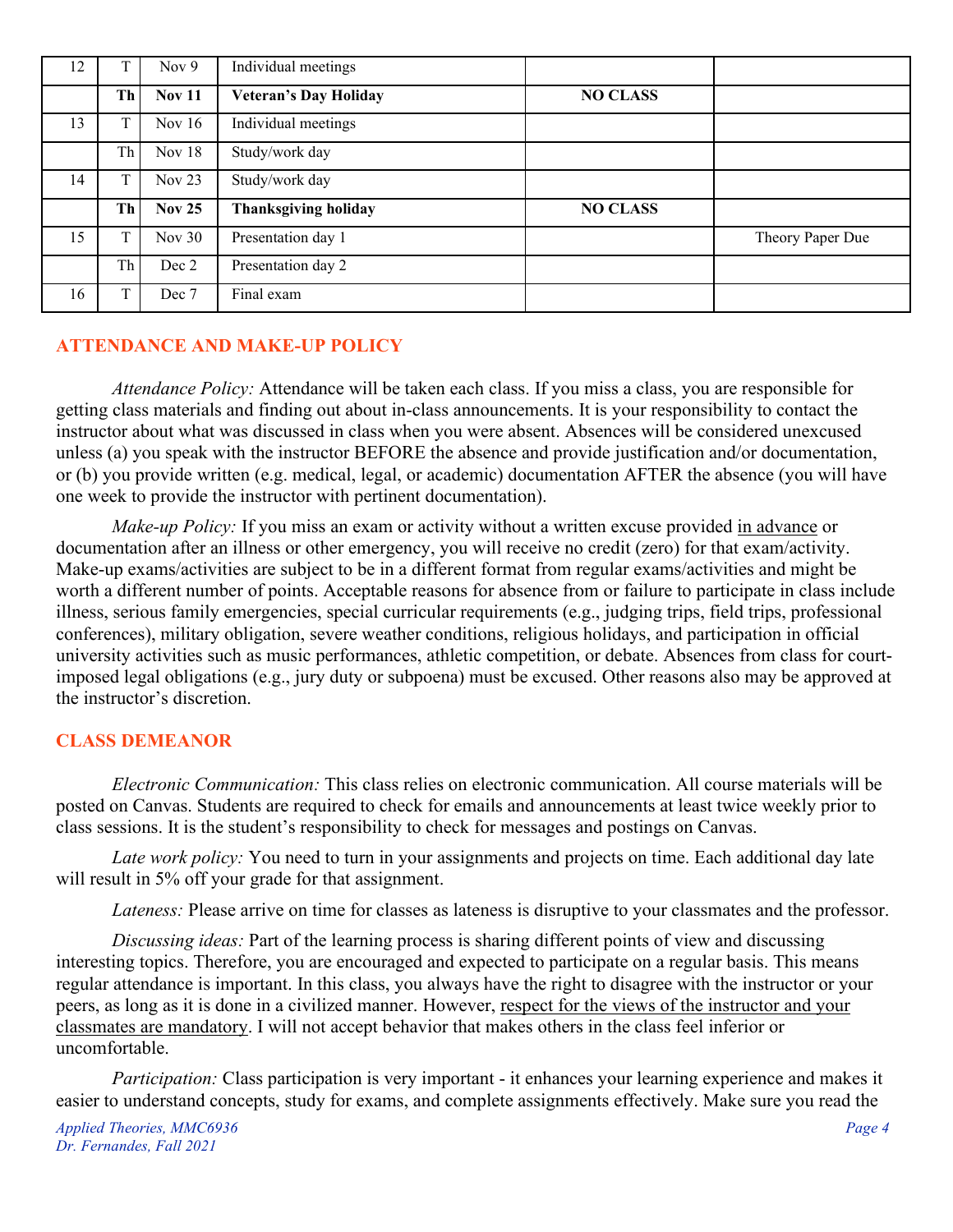assigned materials and be ready to engage in group discussion, to share your ideas, and to ask questions. I strongly encourage questions, comments, and the sharing of ideas as they relate to course material.

*Office hours:* If you have concerns about your performance in the class as the semester progresses, please do not hesitate to talk to me during my office hours. You can also email me to set up an appointment if the office hours do not fit into your schedule. Do not wait until the end of the semester to ask for help or to explain unusual circumstances that have affected your grade. At that point, it will be too late.

## **EVALUATION OF GRADES**

| Assignment                     | <b>Points</b> | $\frac{0}{0}$ |
|--------------------------------|---------------|---------------|
| Exams                          | 120           | 30            |
| Midterm Exam                   | 60            | 15            |
| Final Exam                     | 60            | 15            |
| Applied Theory Proposal Paper  | 160           | 40            |
| Part 1: Topic Definition       | 20            | 5             |
| Part 2: Annotated Bibliography | 40            | 10            |
| Part 3: Applied Theory Paper   | 60            | 15            |
| Part 4: Presentation           | 40            | 10            |
| Case Studies                   | 40            | 10            |
| Case Study 1                   | 20            | 5             |
| Case Study 2                   | 20            | 5             |
| <b>Discussion Facilitator</b>  | 60            | 15            |
| Attendance                     | 10            | 2.5           |
| Participation                  | 10            | 2.5           |
| <b>Total</b>                   | 400 points    | 100%          |

Students are expected to prepare thoroughly for class by reading assigned materials prior to class, to participate actively in class discussions, and to complete the assigned tasks. These activities should be completed on time and in a professional manner. The final grade is computed as follows:

- a) *Exams (120 points):* The course will include two closed-book exams. Each exam is worth 60 points towards the student's final grade in the course. The exams will cover material from the textbook, class discussions and presentations, and any other additional material used in class. The format of the exams will consist of multiple-choice, true-false, and short essay questions. The exams are not cumulative. A study guide will be posted online. Make-up exams will not be given unless extenuating circumstances are present and documentation is provided. If that rare case should occur, the make-up exam will be administered at the instructor's discretion.
- b) *Applied Theory Proposal Paper (160 points):* Regular written assignments will be issued to help students crystallize their final applied theory term paper. The general nature of the written assignments and the weight apportioned to the final grade are as follows: 1) Part 1: Topic Definition Paper (20 points), 2) Part 2: Annotated Bibliography (40 points), 3) Part 3: Applied Theory Paper (60 points), and 4) Part 4: Presentation (40 points).
- c) *Case Studies (40 points):* At two different points during the semester, you will read a case study from the course text that is related to a communication theory. In an assigned small group, you will then apply key concepts to the case study. You will use the time during class to work on these case studies and they will be due at the end of class.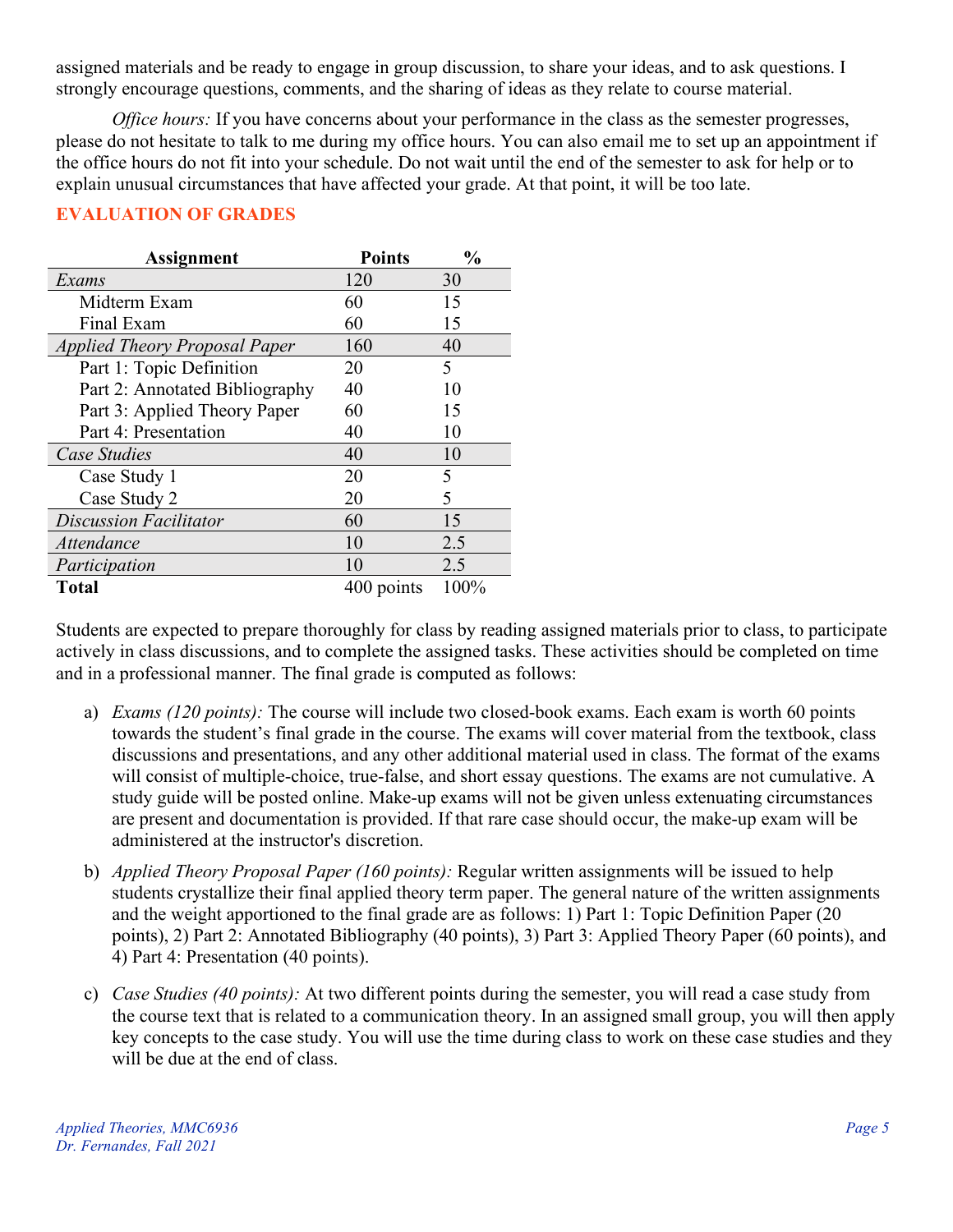- d) *Discussion Facilitator (60 points):* In a small group (2-3 students), you will choose a theory and you will lead class discussion (approximately 50 minutes), making sure the discussion applies that theory to current events and/or relating it to practical life. Facilitators will prepare a short presentation as well as distribute handouts to the class.
- e) *Attendance (10 points):* Please refer to the Attendance Policy section of this syllabus.
- f) *Participation (10 points):* Please refer to the Class Demeanor section of this syllabus.

# **GRADING POLICY**

| <b>Points</b> |          | $\frac{0}{0}$ |    | Grade | <b>Grade points</b> |
|---------------|----------|---------------|----|-------|---------------------|
| 400           | 376      | 100           | 94 | A     | 4.00                |
| 375.99        | 360      | 93.995        | 90 | $A-$  | 3.67                |
| 359.99        | 348      | 89.995        | 87 | $B+$  | 3.33                |
| 347.99        | 336      | 86.995        | 84 | B     | 3.00                |
| 335.99        | 320      | 83.995        | 80 | $B -$ | 2.67                |
| 319.99        | 308      | 79.995        | 77 | $C+$  | 2.33                |
| 307.99        | 296      | 76.995        | 74 | C     | 2.00                |
| 295.99        | 282      | 73.995        | 70 | $C-$  | 1.67                |
| 283.99        | 268      | 70.995        | 67 | $D+$  | 1.33                |
| 267.99        | 256      | 66.995        | 64 | D     | 1.00                |
| 255.99        | 244      | 63.995        | 61 | $D-$  | 0.67                |
| 243.99        | $\theta$ | 60.995        | 0  | Е     | 0.00                |

**Note:** There will be no rounding up of grades. For example, if you got a total of 359.50 points, you would receive a B+, not an A-. If you got a total of 319.80, you would receive a C+, not a B-, and so forth. Complains or questions about grades should be done in writing within one week of receiving the grade. More information on grades and grading policies is here: <https://catalog.ufl/ugrad/current/regulations/info/grades.aspx>

### **STUDENTS REQUIRING ACCOMMODATIONS**

Students with disabilities requesting accommodations should first register with the Disability Resource Center (352-392-8565, www.dso.ufl.edu/drc/) by providing appropriate documentation. Once registered, students will receive an accommodation letter which must be presented to the instructor when requesting accommodation. Students with disabilities should follow this procedure as early as possible in the semester.

### **COURSE EVALUATION**

Students are expected to provide feedback on the quality of instruction in this course by completing online evaluations at [https://evaluations.ufl.edu.](https://evaluations.ufl.edu/) Evaluations are typically open during the last two or three weeks of the semester, but students will be given specific times when they are open. Summary results of these assessments are available to students at [https://evaluations.ufl.edu/results.](https://evaluations.ufl.edu/results)

### **UNIVERSITY HONESTY POLICY**

UF students are bound by The Honor Pledge which states, "We, the members of the University of Florida community, pledge to hold ourselves and our peers to the highest standards of honor and integrity by abiding by the Honor Code. On all work submitted for credit by students at the University of Florida, the following pledge is either required or implied: "On my honor, I have neither given nor received unauthorized aid in doing this

*Applied Theories, MMC6936 Page 6 Dr. Fernandes, Fall 2021*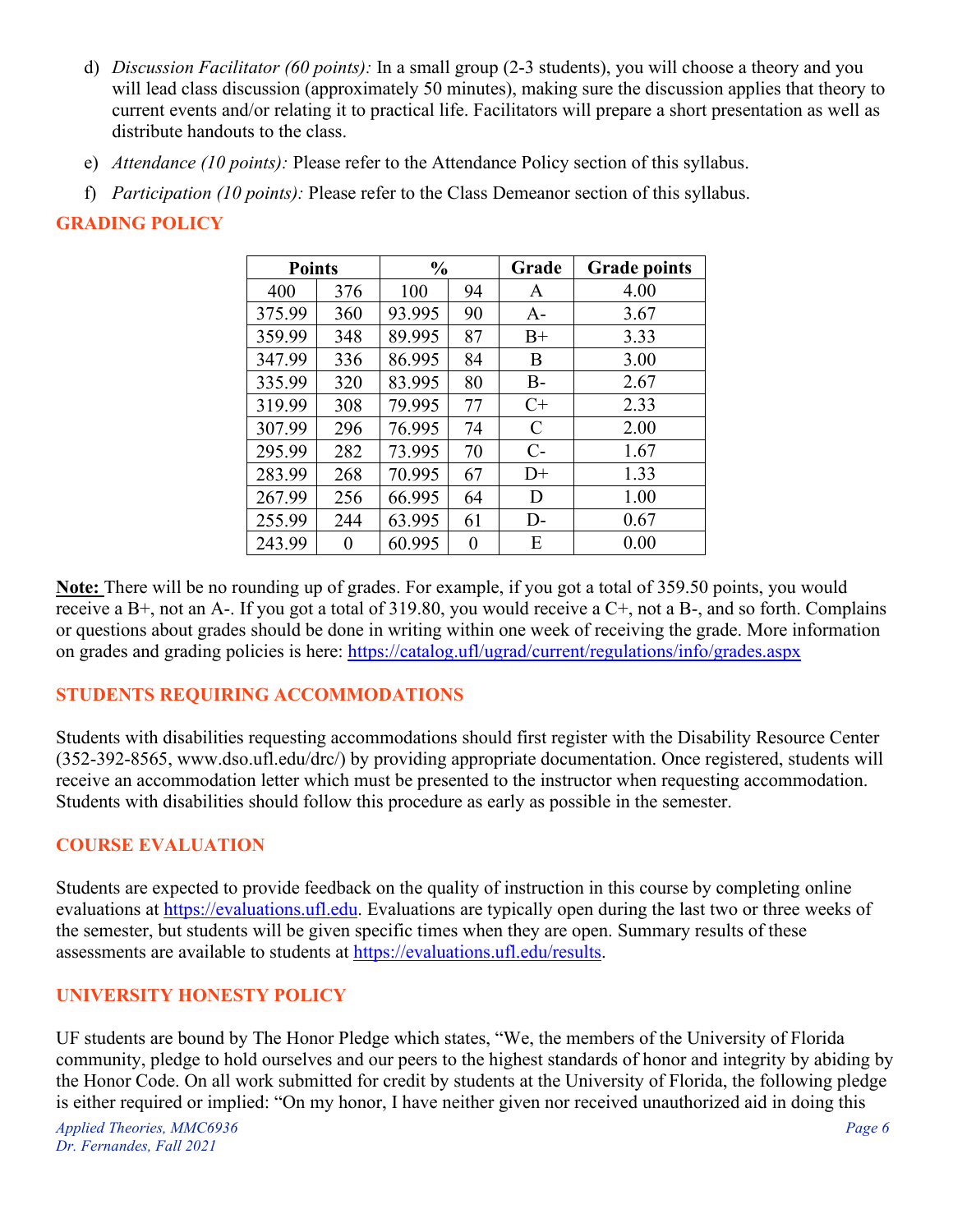assignment." The Honor Code (https://www.dso.ufl.edu/sccr/process/studentconduct-honor-code/) specifies a number of behaviors that are in violation of this code and the possible sanctions. Furthermore, you are obligated to report any condition that facilitates academic misconduct to appropriate personnel. If you have any questions or concerns, please consult with the instructor or TAs in this class.

## **RELIGIOUS HOLY DAYS POLICY**

At the University of Florida, students and faculty work together to allow students the opportunity to observe the holy days of their faith. A student should inform the faculty member of the religious observances of their faith that will conflict with class attendance, with tests or examinations, or with other class activities prior to the class or occurrence of that test or activity. The faculty member is then obligated to accommodate that particular student's religious observances. Because students represent a myriad of cultures and many faiths, the University of Florida is not able to assure that scheduled academic activities do not conflict with the holy days of all religious groups. Accordingly, individual students should make their need for an excused absence known in advance of the scheduled activities.

The Florida Board of Education and state law govern university policy regarding observance of religious holidays.

The following guidelines apply:

- Students, upon prior notification to their instructors, shall be excused from class or other scheduled academic activity to observe a religious holy day of their faith.
- Students shall be permitted a reasonable amount of time to make up the material or activities covered in their absence.
- Students shall not be penalized due to absence from class or other scheduled academic activity because of religious observances.

## **IN-CLASS RECORDING POLICY**

Students are allowed to record video or audio of class lectures. However, the purposes for which these recordings may be used are strictly controlled. The only allowable purposes are (1) for personal educational use, (2) in connection with a complaint to the university, or (3) as evidence in, or in preparation for, a criminal or civil proceeding. All other purposes are prohibited. Specifically, students may not publish recorded lectures without the written consent of the instructor. A "class lecture" is an educational presentation intended to inform or teach enrolled students about a particular subject, including any instructor-led discussions that form part of the presentation, and delivered by any instructor hired or appointed by the University, or by a guest instructor, as part of a University of Florida course.

A class lecture does not include lab sessions, student presentations, clinical presentations such as patient history, academic exercises involving solely student participation, assessments (quizzes, tests, exams), field trips, private conversations between students in the class or between a student and the faculty or lecturer during a class session.

Publication without permission of the instructor is prohibited. To "publish" means to share, transmit, circulate, distribute, or provide access to a recording, regardless of format or medium, to another person (or persons), including but not limited to another student within the same class section. Additionally, a recording, or transcript of a recording, is considered published if it is posted on or uploaded to, in whole or in part, any media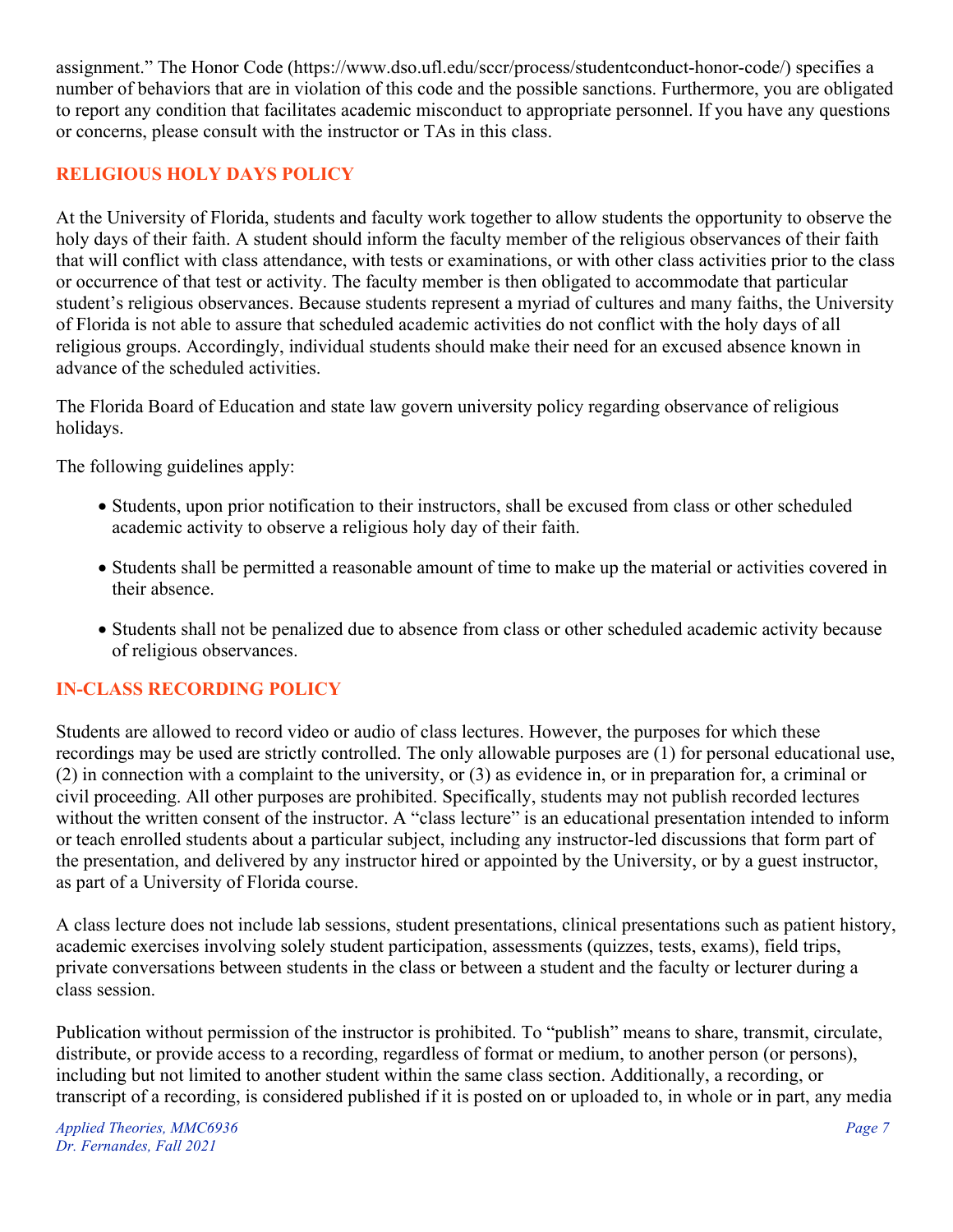platform, including but not limited to social media, book, magazine, newspaper, leaflet, or third party note/tutoring services. A student who publishes a recording without written consent may be subject to a civil cause of action instituted by a person injured by the publication and/or discipline under UF Regulation 4.040 Student Honor Code and Student Conduct Code.

#### **SOFTWARE USE**

All faculty, staff, and students of the University are required and expected to obey the laws and legal agreements governing software use. Failure to do so can lead to monetary damages and/or criminal penalties for the individual violator. Because such violations are also against University policies and rules, disciplinary action will be taken as appropriate. We, the members of the University of Florida community, pledge to uphold ourselves and our peers to the highest standards of honesty and integrity.

### **STUDENT PRIVACY**

There are federal laws protecting your privacy with regards to grades earned in courses and on individual assignments. For more information, please see: <http://registrar.ufl.edu/catalog0910/policies/regulationferpa.html>

#### **CAMPUS RESOURCES**

#### *Health and Wellness*

#### **U Matter, We Care:**

If you or a friend is in distress, please contact umatter@ufl.edu or 352 392-1575 so that a team member can reach out to the student.

**Counseling and Wellness Center:** [http://www.counseling.ufl.edu/cwc,](http://www.counseling.ufl.edu/cwc) and 392-1575; and the University Police Department: 392-1111 or 9-1-1 for emergencies.

**Sexual Assault Recovery Services (SARS)**  Student Health Care Center, 392-1161.

**University Police Department** at 392-1111 (or 9-1-1 for emergencies), or [http://www.police.ufl.edu/.](http://www.police.ufl.edu/)

#### *Academic Resources*

**E-learning technical support**, 352-392-4357 (select option 2) or e-mail to Learning-support@ufl.edu. [https://lss.at.ufl.edu/help.shtml.](https://lss.at.ufl.edu/help.shtml)

**Career Resource Center**, Reitz Union, 392-1601. Career assistance and counseling. [https://www.crc.ufl.edu/.](https://www.crc.ufl.edu/)

**Library Support**, [http://cms.uflib.ufl.edu/ask.](http://cms.uflib.ufl.edu/ask) Various ways to receive assistance with respect to using the libraries or finding resources.

**Teaching Center**, Broward Hall, 392-2010 or 392-6420. General study skills and tutoring. [https://teachingcenter.ufl.edu/.](https://teachingcenter.ufl.edu/)